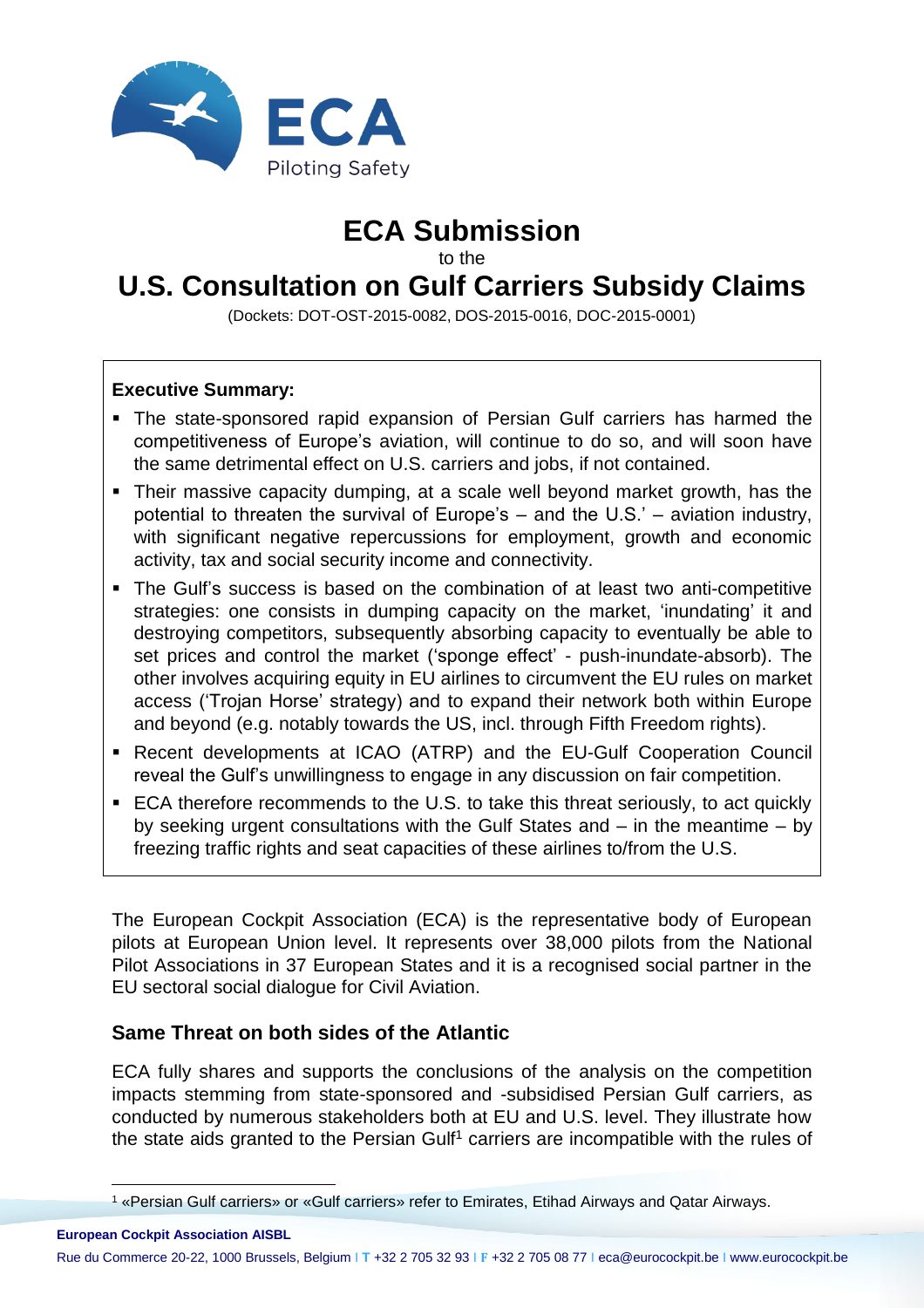a liberalised market, incl. EU internal market and EU Treaty rules, are not in full compliance with the provisions of existing Air Services Agreements<sup>2</sup>, and have significant negative economic, employment and connectivity repercussions both in Europe and in the U.S., as well as in other regions, such as Asia-Pacific.

In this submission ECA focuses mainly on the European experience with regard to the exceedingly fast expansion of the Persian Gulf carriers. In Europe, air transport provides 7.8 million jobs<sup>3</sup>, generates more than €475 billion in revenue, contributes to tax income and social security systems, and is an important stimulator for economic growth, international trade, tourism and geographic connectivity. As such, aviation has an important strategic role both in economic and employment terms and in terms of geo-political / geo-economic considerations.

ECA has been engaged in a continuous dialogue with the EU Institutions and national authorities in Europe regarding the risk of this strategic sector losing its international competitiveness due to the 'non-market driven' rapid growth of the state-sponsored/-subsidised Gulf carriers. The findings of the 'White Paper' study, carried out by three major U.S. airlines, provided further facts and substance to the arguments ECA has been supporting for a few years now, as did recent submissions by EU carriers.

From a European pilots' perspective, these facts show that European and U.S. employment are at stake. **Aviation jobs are at risk of being cut and/or replaced by non-European employees – who are often not protected by basic workers' rights** –, be it in the cockpit or the cabin, be it in related services like catering, maintenance etc., be it in terms of jobs lost in other sectors that are related to and dependent on a thriving local European / American aviation.

**From a U.S. perspective, it is particularly important to note that the expansion of the Persian Gulf carriers to and from the U.S. market has started only recently. By contrast, Europe's carriers have been experiencing significant capacity expansion by the Gulf carriers for many years already. The detrimental impact of this 'capacity dumping' on the European market is very likely to be experienced by U.S. carriers in the near future, if no action is taken.**

## **Unlevel Playing Field: a part of the Gulf Carriers' business model**

The heart of the problem is that the expansion model of the Persian Gulf airlines is rather peculiar if not unique, being massively dependent on their governments' policies: the governments of the UAE and Qatar have developed ambitious and comprehensive strategies to help their carriers to expand in Europe, in the U.S. and beyond. They consider their respective airline not only as an economic/commercial activity by itself, but as a strategic tool to ensure and enhance the long-term economic – and possibly geo-strategic – future of their states.

 $\overline{a}$ 

<sup>2</sup> Many individual European States (e.g. Germany, France, Netherlands and UK) /UAE Air Services Agreements contain articles with reference to "fair and equal opportunities". Also the EU-UAE Agreement provides protection from subsidies (art. 6 – compatibility with competition rules).

<sup>3</sup> Source: [http://aviationbenefits.org/media/13940/ATAG\\_AviationBenefits2014\\_Europe.pdf](http://aviationbenefits.org/media/13940/ATAG_AviationBenefits2014_Europe.pdf)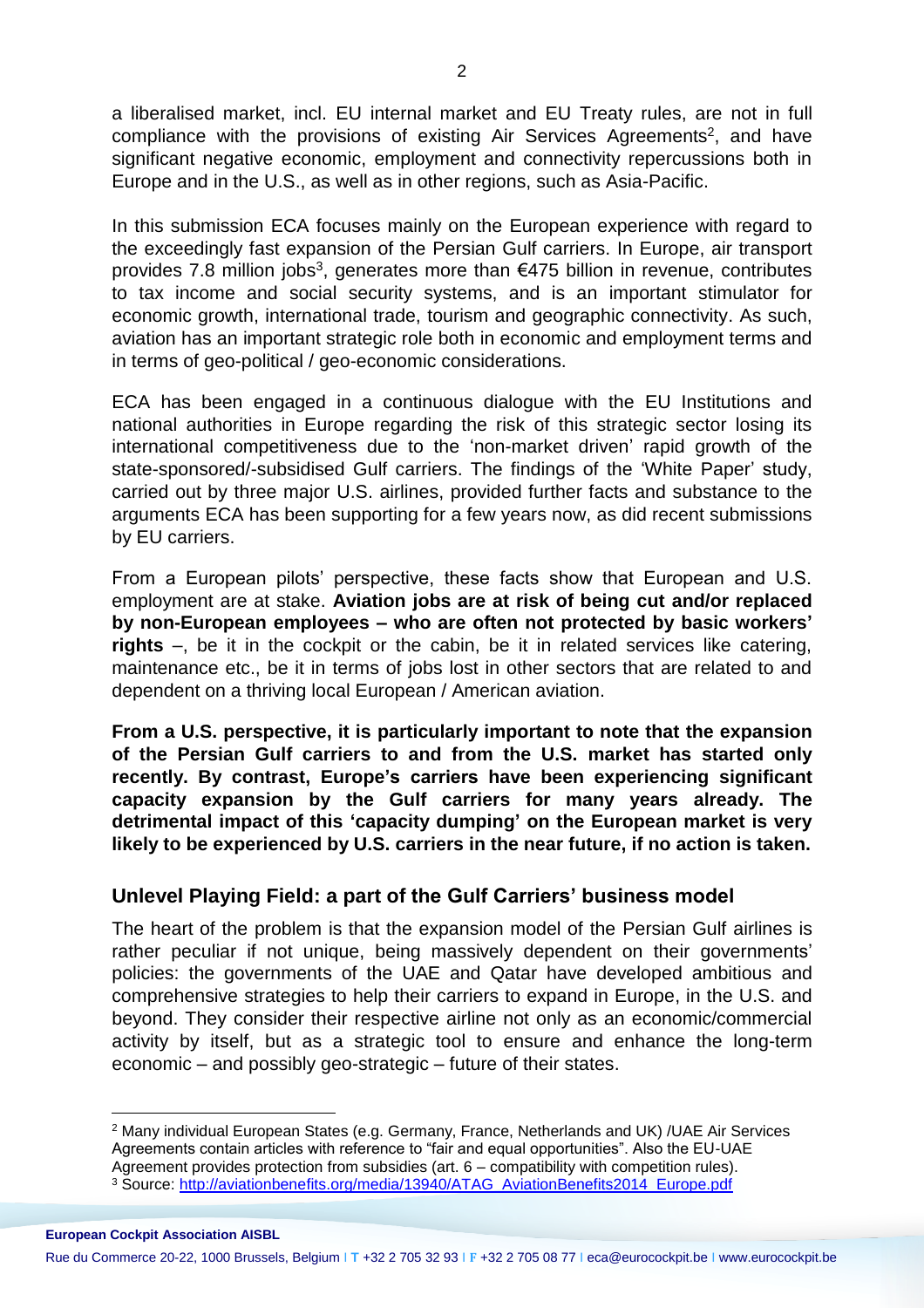**State Ownership and Control is the issue**: Qatar Airways is 100% owned by Qatar State via the Qatar Investment Authority; Etihad Airways is 100% owned by the government of Abu Dhabi; and Emirates is wholly-owned by the government of Dubai. As their **financial situation lacks transparency**, there are no guarantees that the governments are running their companies as 'private' entities, and evidence points that there is a clear absence of any profit requirement. Furthermore, the interconnected vertical and horizontal integration of the different components of the aviation sector in each of the three Gulf countries, de facto confers monopoly advantages that would be illegal in the EU. Put differently, from a simple financial perspective, as long as the oil and gas revenues remain in the region, and as long as the state remains heavily involved at all levels, these companies will continue to enjoy a huge 'war chest' and **access to cheap fuel, cheap capital and direct political support to finance and promote their further global expansion**.

In addition, weak or no social legislation in their countries offers the Persian Gulf carriers the **competitive advantage of a workforce that cannot count on the respect of the basic standards set by the International Labour Organisation** (ILO). Trade unions are very restricted or not allowed in these countries, collective bargaining is inexistent, female employees' basic (human) rights are often disregarded (e.g. female cabin crew), and no protection against dismissal is available. Good safety rules and procedures on paper are not enough, **the emergence of a solid safety culture among air crew – based on 'Just Culture' principles – is and remains challenging**, due to the simple fact that any crew member can be dismissed at any moment and for any reason.

Finally, the past and future expansion of Persian Gulf carriers would not be possible without a significant **state-sponsored development of modern airport infrastructure, aimed at attracting and diverting as much air traffic as possible** and at accommodating the arrival of the over 600 wide-body aircraft that are on order. Dubai airport for example is now the world's busiest airport in terms of international passenger traffic and it is growing. A new terminal will be built at Abu Dhabi International Airport, and Qatar plans to open another International Airport in Doha. Such massive investments in infrastructure are in stark contrast to the situation in Europe, where airport expansions and opening hours are constrained by multiple considerations, making Europe as a global hub less and less competitive.

**All these elements – which are not available to European and U.S. carriers – confer to the Persian Gulf carriers a significant competitive advantage, which distorts the level playing field with Europe's and the U.S.' airline industries.**

## **Capacity Dumping & 'Sponge Effect'**

Contrary to what some may argue, **Gulf carriers do not put efforts in opening new markets**, thus offering consumers more choice. On the contrary, their business model mainly targets existing routes: **they shift passengers' traffic and connection on international flights from Europe to their own region ("share shift") thereby replacing EU carriers from those routes, however without stimulating additional demand**. Any major traffic gains by Persian Gulf carriers in the Gulf-EU market have actually come at the expense of the EU airlines. As evidenced in submissions from EU carriers, **numerous flight connections had to**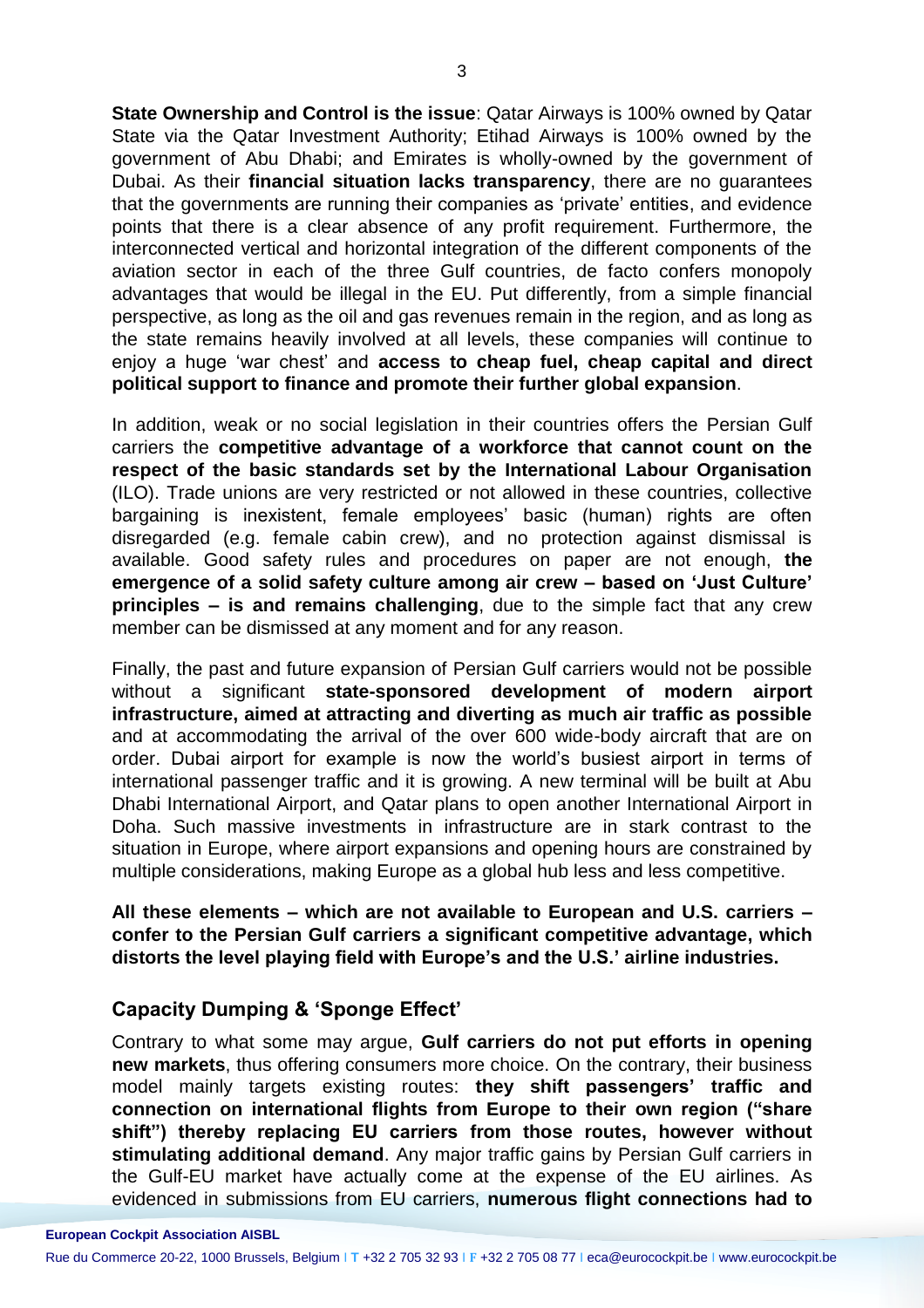**be stopped** due to the Gulf airlines' having diverted traffic towards and via their hubs, in particular destinations to South-East Asia-Pacific and to Africa.

Against this background and considering the Gulf carriers' aggressive expansion plans and their huge order book for long-haul wide-body aircrafts, **the additional capacity they bring into the market will continue to exceed the market growth** in the foreseeable future. Crucially, this substantial 'capacity dumping' will continue to harm EU carriers, which cannot (and should not) rely on state coffers to sustain a prolonged **capacity-driven price dumping, erosion of yields and serving routes at a loss**, as their counterparts from the Gulf have the means to do. Job losses in Europe, decline in economic activity, tax and social security income will ensue, as will the loss of **direct connectivity for European consumers**, who instead will have to travel to Asia or Africa via a connecting flight through one of the Gulf hubs.

What can be observed is that **the Persian Gulf carriers' strategy is based on an anticipated 'sponge effect' (push-inundate-absorb)**. They thereby push their capacity into the market at an artificially high rate, inundate the market and destroy their competitors, and then release the pressure to ultimately absorb and reduce the capacity again, which is now largely controlled by them, allowing them to dictate the price and control the market. This is a perfectly 'rational' behavior, known in other sectors, and is the reason why regulators around the globe introduced legislation against such uncompetitive practices.

**This scenario is likely to be rapidly replicated in the US.** While the EU is 'ahead' of the U.S. in terms of exposure to the Gulf carriers and damage done, it is very probable that the damage done to U.S. airlines due to the subsidized Gulf carriers' operations will increase rapidly. Indeed, the Gulf carriers are reported to have expansion plans going beyond Europe and focusing on increasing their presence in the U.S. market.

**This is why numerous EU and U.S. stakeholders – both airlines and airline employees – are seriously concerned about the rapid expansion and ambitious plans of the Gulf carriers and their state owners. And this is why the European Commission, EU Member States and the U.S. government should be too.**

## **The 'Trojan Horse' effect**

The expansion of the Persian Gulf carriers in Europe is exploiting other channels, too. One of them consists in **acquiring equity in EU airlines, using them to expand their network and market reach, both within Europe and outside**: Benefitting from the EU's relatively liberal Ownership & Control rules, Etihad is buying ownership stakes in other European airlines/groups: 49% of Alitalia, 29% of Air Berlin, 49% of Air Serbia, 33.3% of Darwin Airline, and 4.99% in Aer Lingus – and Qatar purchased 9.99% of IAG (British Airways, Iberia, etc.), although some observers reckon that this share in IAG may de facto be substantially higher.

Buying equity stake in a weak, financially challenged airline is actually at odds with normal practices in a market economy, whereby an airline in financial difficulties would rather have to be restructured and downsized. If however, financial and profit considerations can come second and penetrating a market – and overcoming market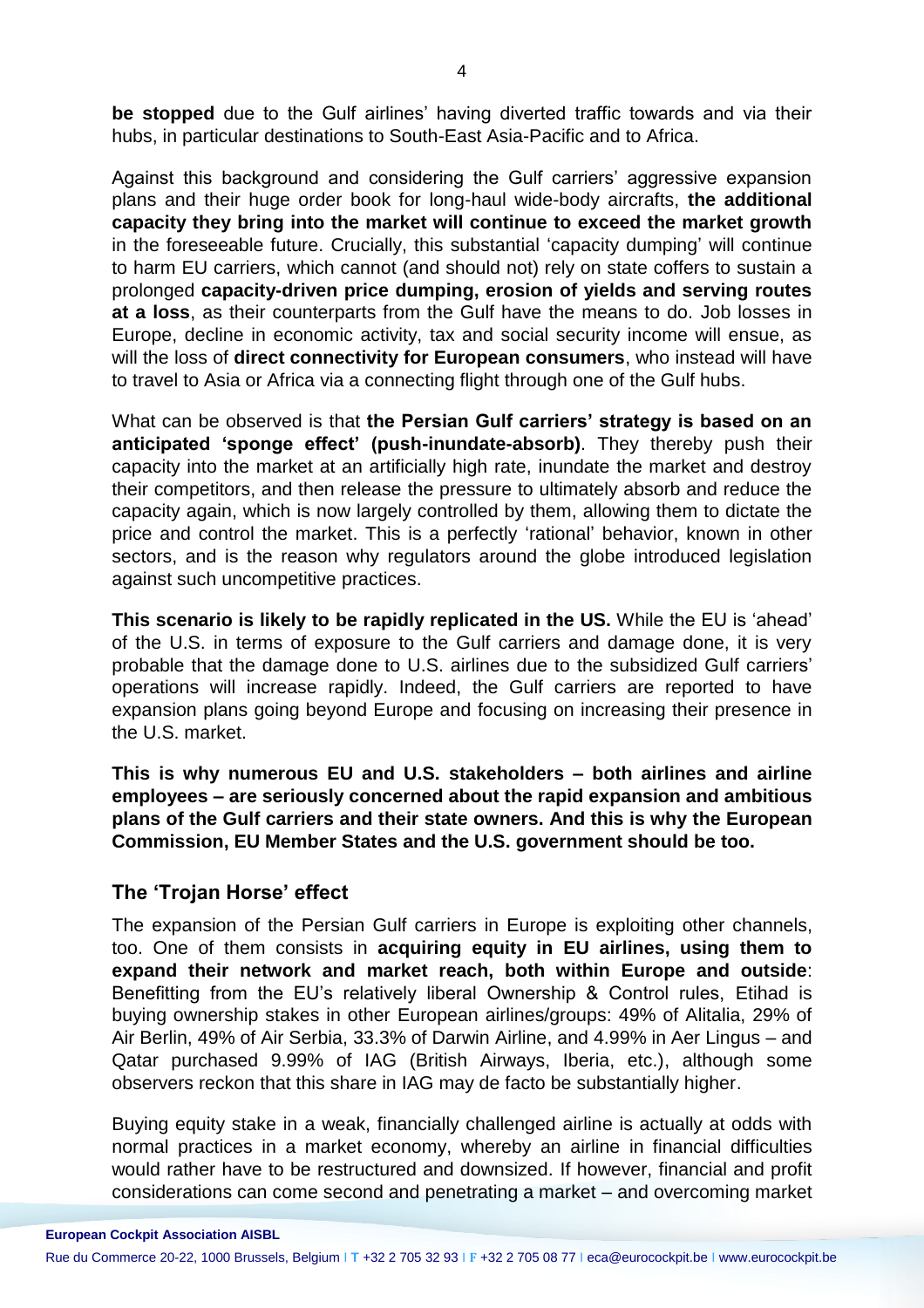access barriers ('Trojan Horse' strategy) – is instead the aim, then buying large shares in several loss-making European carriers has a certain logic.

One of the problems in this respect is that, in addition to a transfer of ownership, Europe is witnessing the potential **transfer of the effective control of these European airlines to the Gulf companies**, a qualitative element that is obviously more difficult to establish, prove and oversee. This risk is particularly prevalent in the case of Darwin Airline, Air Berlin and Alitalia.

Indications for *de facto* **effective control**, can be seen in the following examples:

- After Etihad invested in Air Berlin, almost all long-haul destinations flown by Air Berlin to Asia (e.g. Berlin-Bangkok) and Africa were cancelled. These connections have all been taken over by Etihad Airways through Abu Dhabi.
- NIKI Airlines, which is an Austrian low-cost airline and a subsidiary of Air Berlin, has 3 bases and 23 aircrafts in Austria. There are 14 flights per week between the UAE and Austria. Due to the resulting fierce competition, Austrian Airlines are stopping flying to Abu Dhabi and Doha.

While the European Commission applies very strict rules on state aid and unfair commercial practices, including in the aviation sector, there are obviously still gaps to be filled in the EU legislation. **Adequately tracking down and preventing** *de facto* **effective control by a third country airline** is one example. Another is that if there is evidence that third country governments subsidise their airlines doing business in the EU or investing in European airlines with the main aim of deviating passenger traffic to their regions, such actions must be stopped and sanctioned. **To be effective and prevent that such sanctions simply result in the Gulf carriers shifting towards the US market, the U.S. should take a similar approach.**

## **'Job Shift' to the Gulf**

As mentioned above, **ECA is particularly concerned about the impact of the Gulf carriers' expansion models on the employment in Europe's civil aviation** sector, including for airline pilots, cabin crew and other aviation staff.

The loss of market share – due to the ongoing 'capacity dumping' and resulting 'share shift' – will inevitably translate into the elimination of flight connections and ultimately to the reduction of the fleet, thus reducing not only consumer choice but also and especially jobs in Europe, both directly in the aviation sector and indirectly in related/dependent sectors.

According to US airlines, the estimation for US market is approximately **800 net jobs lost by the US carriers for every lost or foregone international wide-body flight** connection. Depending on aircraft type and destination, these numbers are similar for European carriers.

Losing jobs in Europe and shifting them to the Gulf carriers – including future growth which will generate Middle-Eastern jobs as opposed to European ones – also means **less tax income and less social security contributions in Europe**. It also means **replacing European quality employment by jobs in the Middle East where basic**